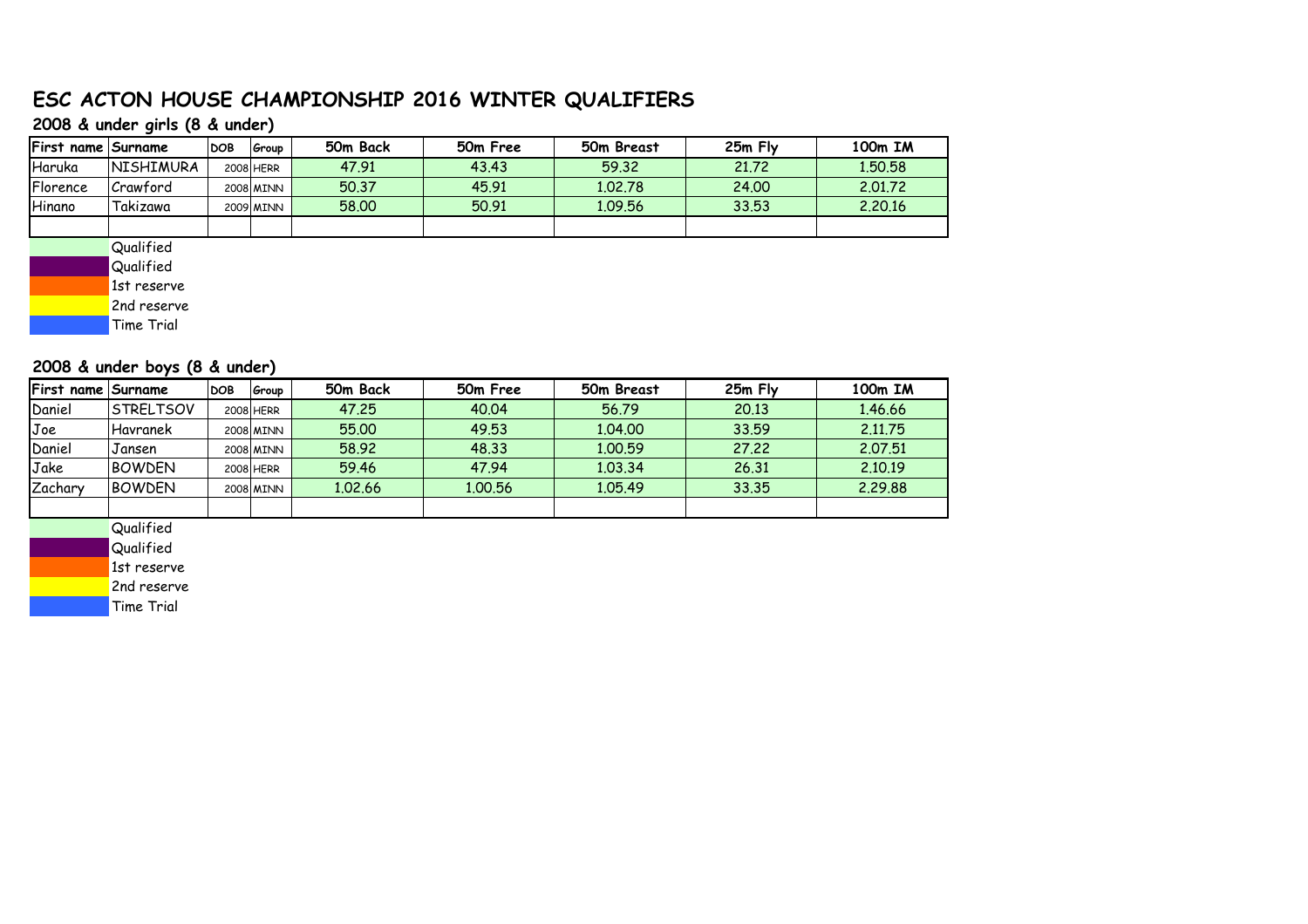## **2007 & 2006 girls (9/10 year olds)**

| First name Surname |                | <b>DOB</b> | Group        | 50m Back | 50m Free | 50m Breast | 25m Fly | 100m IM |
|--------------------|----------------|------------|--------------|----------|----------|------------|---------|---------|
| Katherine          | <b>JANSEN</b>  |            | 2006 PIRAN   | 48.30    | 38.36    | 53.38      | 20.78   | 1.45.23 |
| Kimberley          | Campbell       |            | 2007 HERR    | 50.38    | 45.06    | 58.15      | 21.69   | 1.54.19 |
| Hannah             | MACCORMAC      |            | 2007 HERR    | 49.31    | 44.25    | 56.54      | 25.50   | 1.54.69 |
| Milla              | <b>FREEMAN</b> |            | $2006$ SEALS | 46.69    | 43.68    | 1.00.96    | 27,60   | 2.00.61 |
| Airi               | YAMASAKI       |            | 2006 HERR    | 54.03    | 46.88    | 56.54      | 25.97   | 2.02.09 |
| Alice              | Rasmussen      |            | 2007 HERR    | 49.37    | 47.90    | 58.69      | 30.85   | 2.03.95 |
| Isabella           | Markou         |            | 2007 MINN    | 52.12    | 50.75    | 1,00,37    | 27.15   | 2.07.78 |
| Lilly-Mae          | Hunter         |            | 2006 MINN    | 55.81    | 48.86    | 1.12.97    | 30.62   | 2.16.88 |
| Ciara              | Keating        |            | 2007 MINN    | 59.95    | 51.22    | 1.07.19    | 28,75   | 2.18.34 |
| Madeleine          | <b>Elliott</b> |            | 2007 MINN    | 58.87    | 54.72    | 1.06.78    | 30.78   | 2.18.78 |
| Luna               | MEHMEDBASIC    |            | 2006 MINN    | 56.81    | 56.60    | 1.10.37    | 32.31   | 2.22.53 |
| Eden               | Myers          |            | 2007 MINN    | 58.15    | 53.30    | 1.03.90    | 34.75   | 2,25.82 |
| Eden               | FEO-ISAAC      |            | 2006 MINN    | 1.02.50  | 58.93    | 1.26.65    | 33.22   | 2.34.44 |
| Rachel             | Ashworth       |            | 2007 MINN    | 1.02.32  | 1,01,62  | 1.19.40    | 34.06   | 2.35.53 |
| Lili               | Bertrand       |            | 2006 MINN    |          |          |            |         |         |
| Ilayda             | <b>MALLEY</b>  |            | 2006 MINN    |          |          |            |         |         |
| Hannah             | <b>WHILEY</b>  |            | 2006 PIRAN   |          |          |            |         |         |
|                    |                |            |              |          |          |            |         |         |

**Qualified** 

**Qualified** 

1st reserve

2nd reserve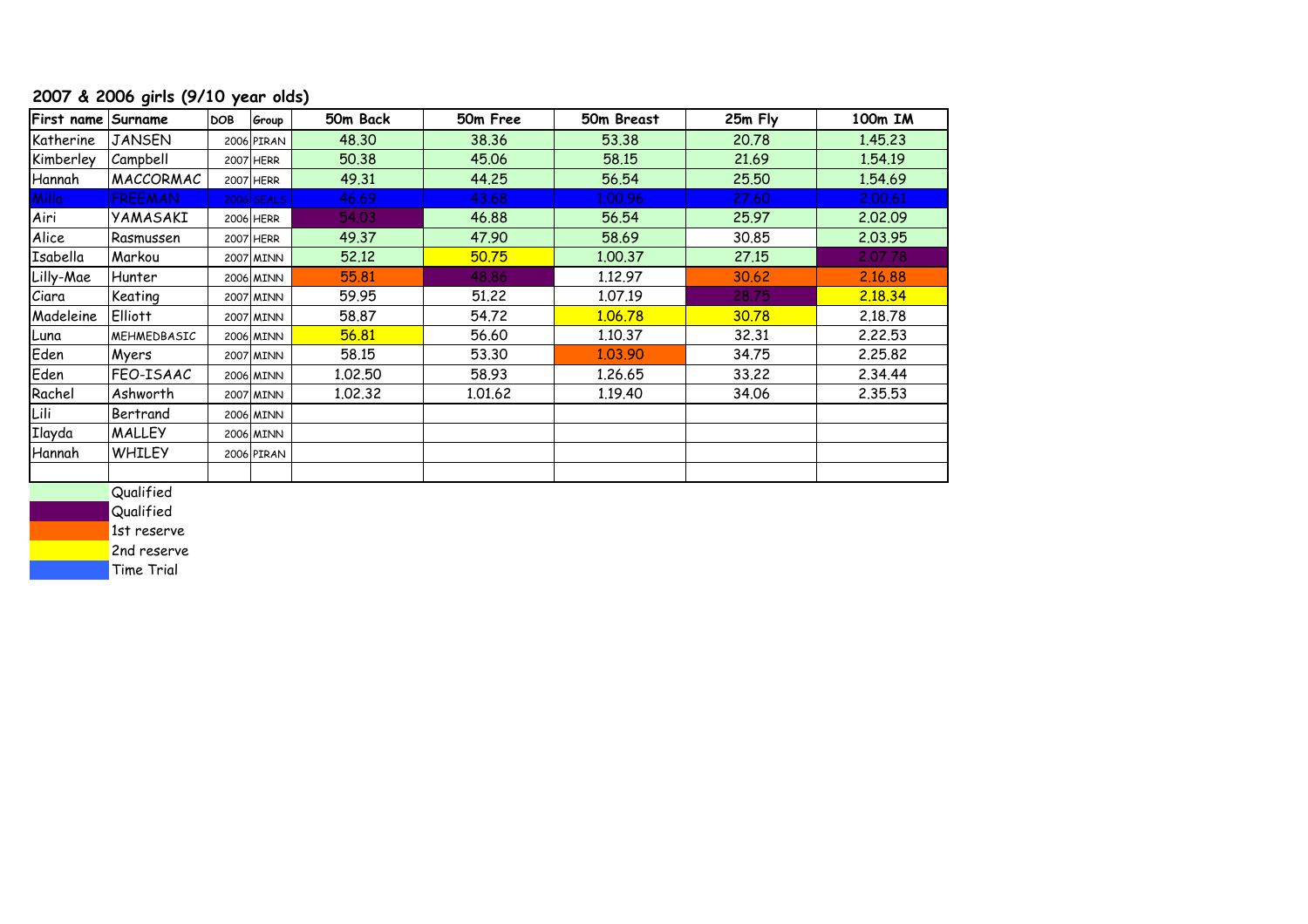## **2007 & 2006 boys (9/10 year olds)**

| First name Surname |                       | <b>DOB</b> | Group      | 50m Back | 50m Free | 50m Breast | 25m Fly | 100m IM |
|--------------------|-----------------------|------------|------------|----------|----------|------------|---------|---------|
| Fras               | Hussein               |            | 2007 Seals | 42.69    | 37.15    | 54.78      | 19.78   | 1.42.53 |
| Maksym             | Bielak                |            | 2006 HERR  | 46.56    | 41.65    | 58.63      | 24.06   | 1.55.88 |
| Lev                | Tikhonov              |            | 2006 HERR  | 52.07    | 45.03    | 56.19      | 26.22   | 1.56.38 |
| James              | GREENFIELD            |            | 2006 HERR  | 52,28    | 43.97    | 1.03.66    | 23.56   | 2.00.10 |
| Koudai             | Sakayama              |            | 2007 HERR  | 55.59    | 46.40    | 1.05.15    | 27.78   | 2.09.97 |
| Teophane           | <b>PATEL</b>          |            | 2006 MINN  | 56.85    | 54,47    | 1.03.25    | 32.25   | 2.13.28 |
| William            | GREENFIELD            |            | 2006 HERR  | 53.41    | 58.85    | 54.91      | 26.25   | 2.15.87 |
| Henry              | Carroll               |            | 2006 MINN  | 56.00    | 48.47    | 1.06.50    | 29.84   | 2.17.00 |
| Freddie            | <b>WORMLEIGHTON</b>   |            | 2007 MINN  | 58.65    | 57.56    | 1.11.41    | 34.37   | 2,25,96 |
| Sai                | Bhatia                |            | 2006 HERR  | 51.56    | 48.87    | 1.05.25    | 31.47   | 2,27,06 |
| Alfie              | <b>MANNERS</b>        |            | 2006 MINN  | 1,05,72  | 55.78    | 1.12.19    | 34.62   | 2.35.37 |
| Auguste            | BERTRAND              |            | 2007 MINN  |          |          |            |         |         |
| Marcus             | <b>FROST</b>          |            | 2007 MINN  |          |          |            |         |         |
|                    | $Q_{\text{total}}(t)$ |            |            |          |          |            |         |         |

Qualified

**Qualified** 

1st reserve

2nd reserve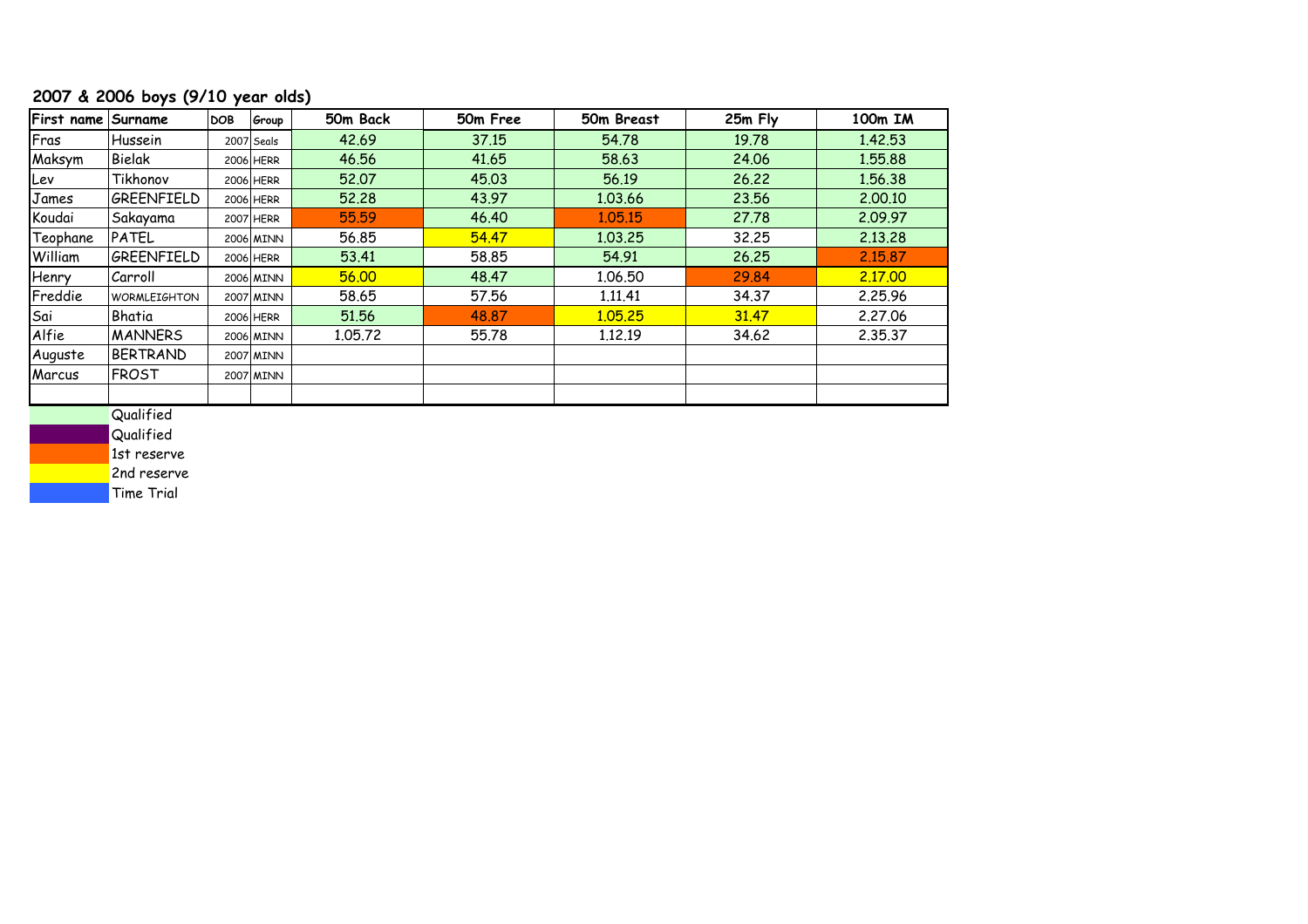## **2005 & 2004 Girls (11 - 12 year old)**

| First name Surname |                        | <b>DOB</b> | Group        | 100m Back | 100m Free | 100m Breast | 50m Fly | 100m IM |
|--------------------|------------------------|------------|--------------|-----------|-----------|-------------|---------|---------|
| Gwen               | Beetham                |            | 2004 MARL    | 1.27.31   | 1.19.31   | 1.45.00     | 45.75   | 1.33.18 |
| Anya               | <b>COUFFON</b>         |            | 2004 PIRAN   | 1.37.75   | 1.27.81   | 1.55.32     | 48.50   | 1.42.78 |
| Karen              | Macaraig               |            | $2004$ SEALS | 1.32.28   | 1.36.47   | 2,00,84     | 46.15   | 1.43.29 |
| Eva                | Kynaston               |            | $2004$ SEALS | 1.34.53   | 1.29.66   | 2.08.00     | 46.09   | 1.45.00 |
| Susie              | <b>PORTER</b>          |            | $2004$ SEALS | 1.58.07   | 1.45.47   | 1.54.25     | 53.44   | 1.50.62 |
| Hanna              | <b>FACKNEY</b>         |            | 2005 SEALS   | 1.49.06   | 1.40.78   | 2.01.50     | 54.21   | 1.52.28 |
| Molly              | Bryce                  |            | 2005 MINN    | 1.54.81   | 1,42,22   | 1.55.03     | 53.74   | 1.52.62 |
| Georgia            | Sitara                 |            | 2005 MINN    | 1.51.69   | 1.39.66   | 2.17.31     | 55.85   | 1.57.00 |
| Hettie             | <b>WESTON / RUMLEY</b> |            | $2004$ SEALS | 1.41.84   | 1.44.88   | 2.00.81     | 55.62   | 1.57.66 |
| Sophia             | Mitchell               |            | 2005 HERR    | 1.55.03   | 1.37.94   | 2.11.91     | 58.97   | 1.58.81 |
| Milly              | <b>MCDONAGH</b>        |            | $2005$ SEALS | 2.05.07   | 1,52,95   | 2,00.72     | 1.02.37 | 2.02.43 |
| Elena              | Nurnberg               |            | 2005 HERR    | 1.55.50   | 1.43.15   | 2.17.59     | 1.03.50 | 2.07.47 |
| Sara               | BENDERDOUCHE ANOUTI    |            | 2005 MINN    | 1,54,62   | 1.49.09   | 2.23.88     | 1.06.90 | 2.10.04 |
| Isabella           | Warrillow              |            | 2005 MINN    | 2.07.40   | 2.15.41   | 2.12.26     | 1.02.04 | 2.12.97 |
| Amelie             | <b>FOLEY</b>           |            | 2005 MINN    |           |           |             |         |         |
| Caroline           | HRYCEK/ROBINSON        |            | 2005 HERR    |           |           |             |         |         |
| Maya               | Shah                   |            | 2005 SEALS   |           |           |             |         |         |
| Meghna             | Reddy                  |            | $2004$ SEALS |           |           |             |         |         |
| Sabah              | SUTERWALLA             |            | $2004$ SEALS |           |           |             |         |         |
|                    |                        |            |              |           |           |             |         |         |
|                    | <b>Ouglified</b>       |            |              |           |           |             |         |         |

Qualified

**Qualified** 

1st reserve 2nd reserve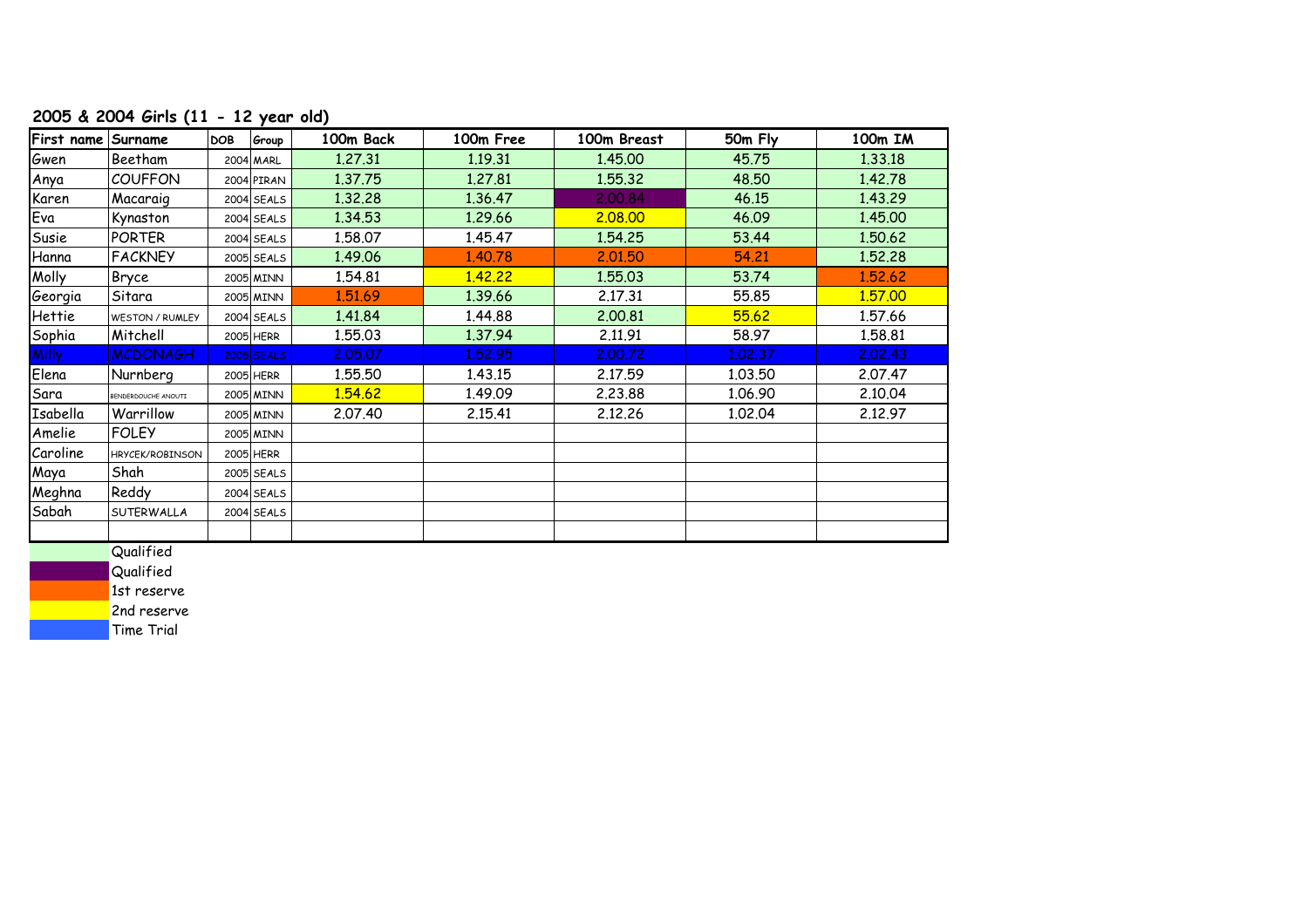## **2005 & 2004 Boys (11 - 12year old)**

| First name | Surname               | <b>DOB</b> | Group      | 100m Back | 100m Free | 100m Breast | 50m Fly    | 100m IM    |
|------------|-----------------------|------------|------------|-----------|-----------|-------------|------------|------------|
| Adam       | <b>BOUCHENAF</b>      |            | 2004 PIRAN | 1.25.94   | 1.12.25   | 1.40.97     | 38.81      | 1.25.50    |
| Philippos  | Savvanidis            |            | 2004 PIRAN | 1.27.78   | 1.12.75   | 1.46.12     | 43.12      | 1.30.75    |
| Savo       | STOJSAVLJEVIC         |            | 2004 SEAL  | 1.29.09   | 1.18.56   | 1.41.78     | 49.53      | 1.36.07    |
| Deni       | MEHMEDBASIC           |            | 2005 SEAL  | 1.37.81   | 1.28.47   | 2.01.47     | 50.19      | 1.43.50    |
| Joshua     | De Zoysa              |            | 2004 PIRAN | 1.35.09   | 1.30.33.  | 1.58.47     | 51.84      | 1.43.84    |
| Emils      | <b>BIRZGALIS</b>      |            | 2005 PIRAN | 1.37.15   | 1.25.78   | 1.55.53     | 55.28      | 1.45.72    |
| Kieran     | <b>KENNY</b>          |            | 2005 SEAL  | 1.47.81   | 1.37.69   | 1.48.62     | 55.75      | 1.45.72    |
| Reagan     | <b>ILUNGA</b>         |            | 2004 SEAL  | 1.41.94   | 1.27.81   | 2.00.91     | 53.97      | 1.47.25    |
| Lucas      | Rasmussen             |            | 2005 HERR  | 1.49.24   | 1.40.83   | 1.59.50     | 59.24      | 1.53.06    |
| Sid        | <b>WESTON/ RUMLEY</b> |            | 2005 HERR  | 1.47.84   | 1.37.25   | 1.58.22     | 59.44      | 1.56.75    |
| Adam       | KRASNODEBSKI          |            | 2005 HERR  | 1.50.00   | 1.45.00   | 1.58.03     | 1.00.87    | 1.59.75    |
| Panagiotis | Verroiotis            |            | 2005 HERR  | 1.53.00   | 1.34.93   | 2.03.47     | 1.04.78    | 2.02.35    |
| Michael    | MACCORMAC             |            | 2004 HERR  | 1.55.25   | 1.54.18   | 2.06.84     | 1.09.34    | 2.09.56    |
| Max        | Demetre               |            | 2005 HERR  | 2.00.91   | 2.00.22   | 2.21.61     | 1.09.22    | 2.18.87    |
| Marc       | Iskander              |            | 2005 MINN  | 2.14.04   | 2.05.89   | 2.43.18     | 1.27.13    | 2.39.84    |
| Ervin      | Macaraig              |            | 2005 MINN  | 2.33.79   | 2.17.25   | <b>DNS</b>  | <b>DNS</b> | <b>DNS</b> |
| Sam        | McMorran              |            | 2005 HERR  |           |           |             |            |            |
| Aleksandar | PANOVIC               |            | 2005 HERR  |           |           |             |            |            |
| Jules      | <b>BERTRAND</b>       |            | 2004 PIRAN |           |           |             |            |            |
|            |                       |            |            |           |           |             |            |            |
|            | $Q_{\text{total}}(t)$ |            |            |           |           |             |            |            |

**Qualified** 

Qualified

1st reserve

2nd reserve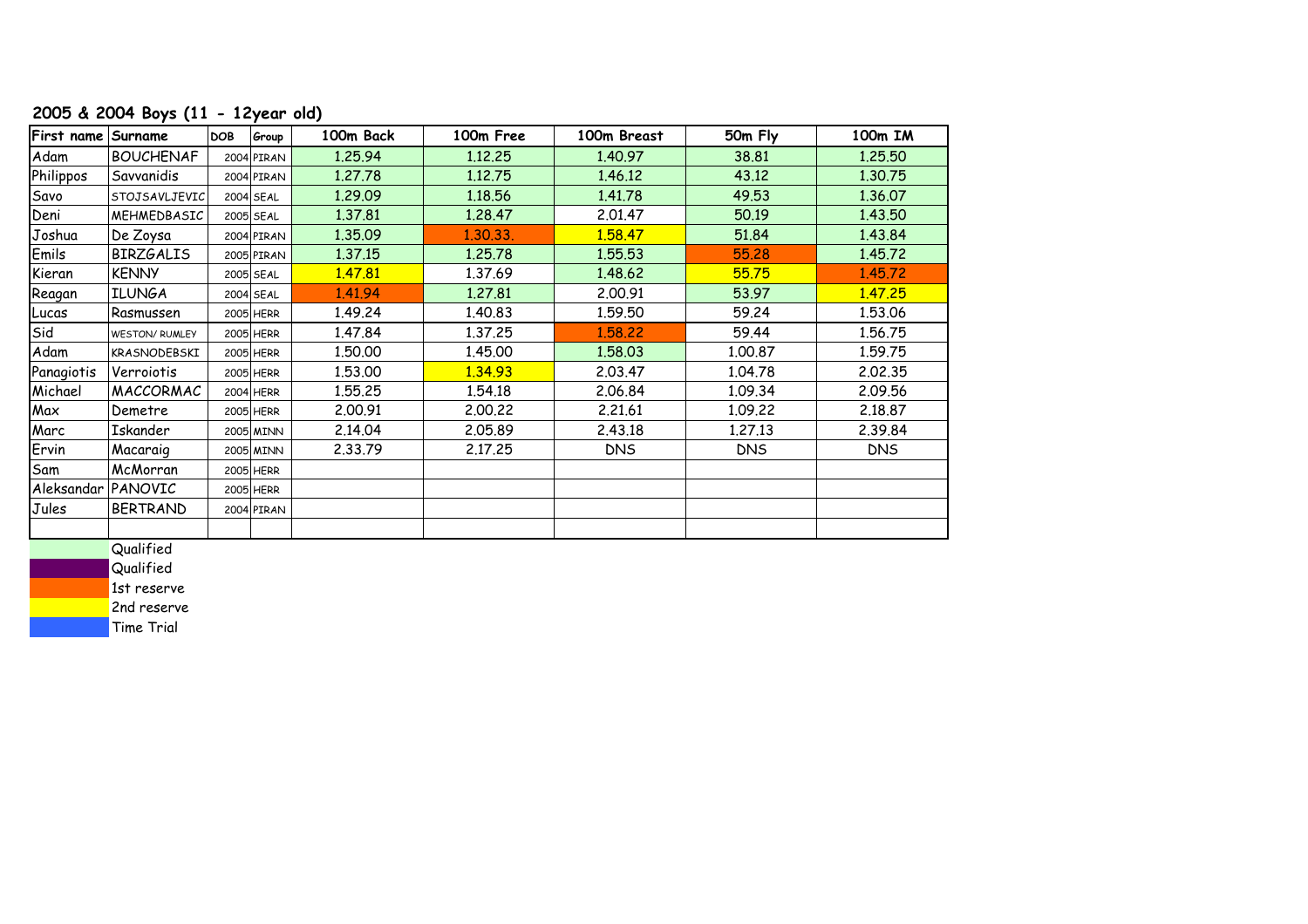## **2003 & 2002 Girls (13 - 14 year olds)**

| First name         | Surname           | <b>DOB</b> | Group      | 200m Back  | 200m Free  | 200m Breast | 100m Fly          | 200m IM           |
|--------------------|-------------------|------------|------------|------------|------------|-------------|-------------------|-------------------|
| Zuzanna            | <b>BIADALA</b>    |            | 2003 MARL  | 2.56.00    | 2.50.25    | 3.35.82     | 1.49.19           | 3.19.47           |
| Misuzu             | Furuhashi         |            | 2002 MARL  | 3.03.13    | 2.44.15    | 3.48.71     | 1.30.47           | 3.17.72           |
| <b>Nellie</b>      | Hodgson           |            | 2003 MARL  | 3.07.41    | 2.52.58    | 3.19.97     | 1.30.72           | 3.06.31           |
| Iman               | ADZAJLIC          |            | 2002 MARL  | 3.12.87    | 2.44.69    | 3.40.81     | 1.34.81           | 3.19.78           |
| Sofia              | <b>STRELTSOVA</b> |            | 2003 PIRAN | 3.18.50    | 2.50.68    | 3.22.81     | 1.34.31           | 3.20.00           |
| Francine           | EGELIE            |            | 2003 PIRAN | 3.19.60    | 3.02.47    | 3.46.13     | 1.38.25           | 3.23.29           |
| Olga               | NIARCHOU          |            | 2003 PIRAN | 3,21,97    | 3.05.16    | 3.35.09     | 1.47.47           | 3.30.81           |
| Alice              | JELLINEK          |            | 2002 PIRAN | 3.29.19    | 3,11,07    | 3.49.84     | 1.34.94           | 3.22.29           |
| Anaiya             | <b>THAKORE</b>    |            | 2003 PIRAN | 3.30.22    | 3.11.54    | 3.57.85     | 1.48.72           | 3.34.54           |
| Alexandra          | <b>OSBORNE</b>    |            | 2003 PIRAN | 3.30.08    | 3.26.08    | 3.50.94     | <b>DNS</b>        | 3.50.21           |
| Rugile             | Macyte            |            | 2002 SEAL  | 3.35.00    | 3.16.32    | 4.06.87     | DQ BR kick on fly | DQ BR kick on fly |
| Konstantina PSARRI |                   |            | 2003 PIRAN | 3.38.38    | 3.17.72    | 4.28.68     | 2.09.00           | 4.00.75           |
| Maria              | Krasnodebska      |            | 2003 SEAL  | 3.38.50    | 3.24.81    | 4.06.84     | 2.02.53           | 3.59.57           |
| Danae              | Savvanidis        |            | 2003 HERR  | 3.40.69    | 3.22.25    | 4.40.47     | DQ arms not clear | 4.20.43           |
| <b>NICOLA</b>      | Beben/Jama        |            | 2003 SEAL  | 3.50.66    | 3.36.06    | 4.06.44     | 1.56.65           | 3.56.43           |
| Nell               | <b>WILKINS</b>    |            | 2003 SEAL  | 3.56.28    | 3.48.19    | 4.48.78     | 2.14.78           | 4.34.57           |
| Bhavya             | BISHT             |            | 2003 MINN  | <b>DNF</b> | <b>DNF</b> | <b>DNF</b>  | <b>DNF</b>        | <b>DNF</b>        |
| <b>Ines</b>        | Mackenzie-Hardy   |            | 2002 SEAL  |            |            |             |                   |                   |
|                    |                   |            |            |            |            |             |                   |                   |

**Qualified** 

**Qualified** 

1st reserve

2nd reserve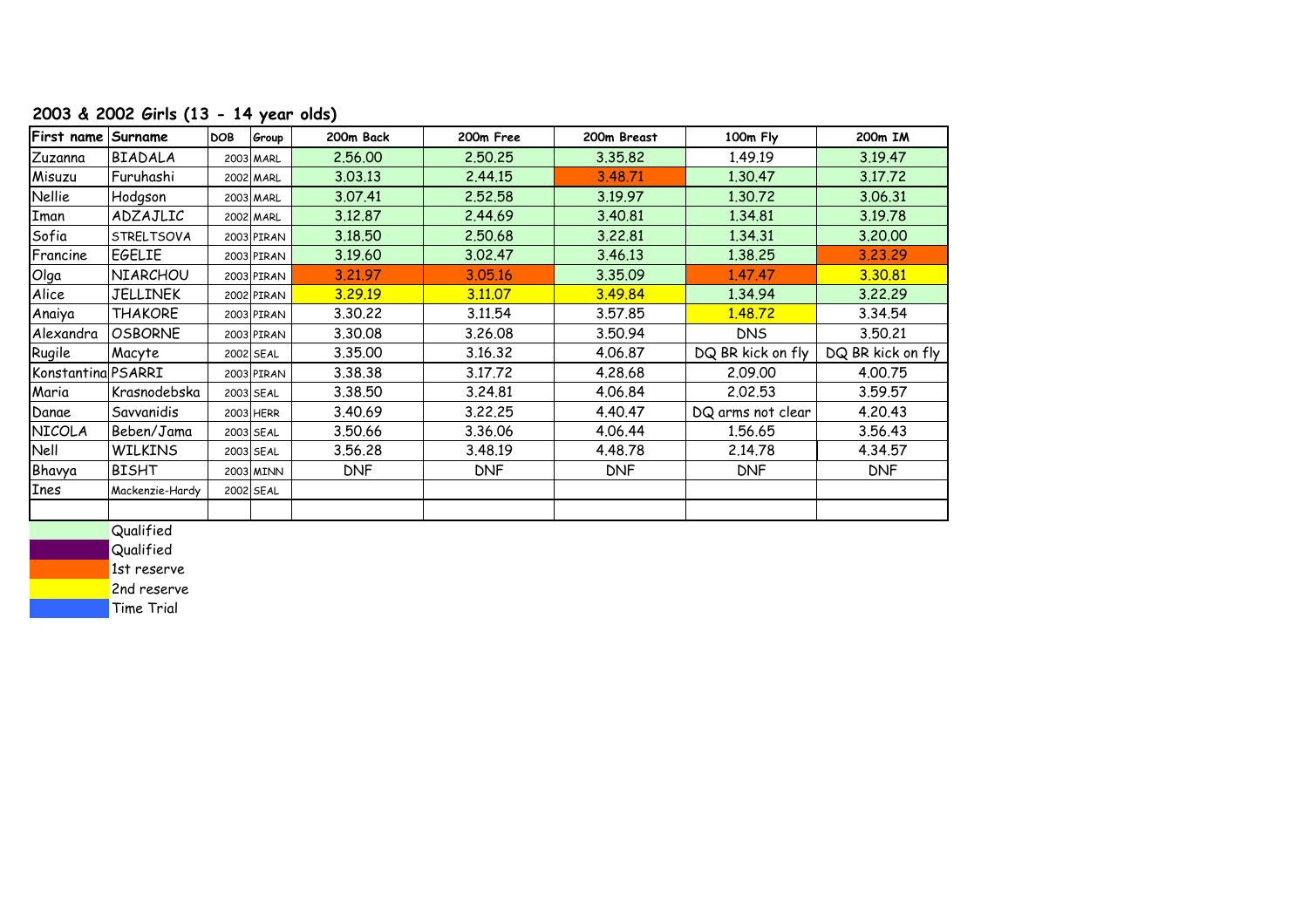## **2003 & 2002 Boys (13 - 14 year olds)**

| First name Surname |                                                        | <b>DOB</b> | Group        | 200m Back        | 200m Free | 200m Breast | 100m Fly   | 200m IM |
|--------------------|--------------------------------------------------------|------------|--------------|------------------|-----------|-------------|------------|---------|
| Milos              | DECERMIC                                               |            | 2002 MARL    | 2.51.75          | 2.34.12   | DQ FS       | 1.31.00    | 3.03.47 |
| Zeyad              | Hussien                                                |            | 2002 MARL    | 3.18.10          | 2.44.41   | 3.51.09     | 1.33.77    | 3.16.92 |
| Asahi              | Takizawa                                               |            | 2003 MARL    | 3.00.97          | 2.42.05   | 3.26.03     | 1.34.16    | 3.02.31 |
| Bailey             | <b>FACKNEY</b>                                         |            | 2002 PIRAN   | 2.57.19          | 2.54.47   | 3.30.66     | 1.35.07    | 3.08.06 |
| Julian             | De Zoysa                                               |            | 2002 PIRAN   | 3.13.44          | 2.57.56   | 3.39.59     | 1.36.47    | 3.19.72 |
| James              | Osborne                                                |            | 2002 MARL    | 2.50.47          | 2.41.82   | 3.45.22     | 1.39.49    | 2.58.69 |
| Fraser             | Quickenden                                             |            | 2003 MARL    | 3.15.99          | 2,54.21   | 3.42.50     | 1.39.50    | 3.16.22 |
| <b>Charles</b>     | Close                                                  |            | $2003$ PIRAN | 3.31.82          | 2.52.22   | 3.29.94     | 1.41.29    | 3.21.00 |
| Edward             | <b>BUCKLE</b>                                          |            | 2003 PIRAN   | 3.06.12          | 2.51.00   | 3.28.40     | 1.52.35    | 3.24.29 |
| Jacek              | Krynski                                                |            | 2003 PIRAN   | 3.21.15          | 2.59.09   | 4.01.97     | 1.52.81    | 3.34.53 |
| Luca               | Savoia                                                 |            | 2003 SEAL    | 3.22.66          | 3.10.63   | 3.58.22     | 2.00.65    | 3.38.28 |
| Luka               | SANADER                                                |            | 2003 PIRAN   | 3.46.81          | 3.06.85   | 4.10.75     | 2.01.15    | 3.50.90 |
| Chidi              | Obiamiwe                                               |            | 2003 SEAL    | 4.00.75          | 3.35.47   | 4.04.43     | 2.12.37    | 3.53.88 |
| Luka               | VRLJIC                                                 |            | 2003 SEAL    | 3.52.03          | 3.16.35   | 4.05.29     | 2.13.28    | 3.56.75 |
| Aidan              | <b>SEMIC</b>                                           |            | 2003 HERR    | DQTouch on front | 3.50.69   | 4.37.15     | 2.25.53    | 4.32.67 |
| David              | Hunt                                                   |            | 2003 MINN    | 4.08.13          | 4.17.59   | 5.17.35     | <b>DNS</b> | 4.51.82 |
| Anson              | Law                                                    |            | 2003 MINN    |                  |           |             |            |         |
| Carroll            | Konopacki                                              |            | 2002 MINN    |                  |           |             |            |         |
| Kees               | Oele                                                   |            | 2003 HERR    |                  |           |             |            |         |
| Sebastian          | McMorran                                               |            | 2003 HERR    |                  |           |             |            |         |
| ILuca              | Freudenberg                                            |            | 2002 PIRAN   |                  |           |             |            |         |
|                    |                                                        |            |              |                  |           |             |            |         |
|                    | $\sim$ $\cdot$ $\cdot$ $\cdot$ $\cdot$ $\cdot$ $\cdot$ |            |              |                  |           |             |            |         |

**Qualified** 

**Qualified** 

1st reserve

2nd reserve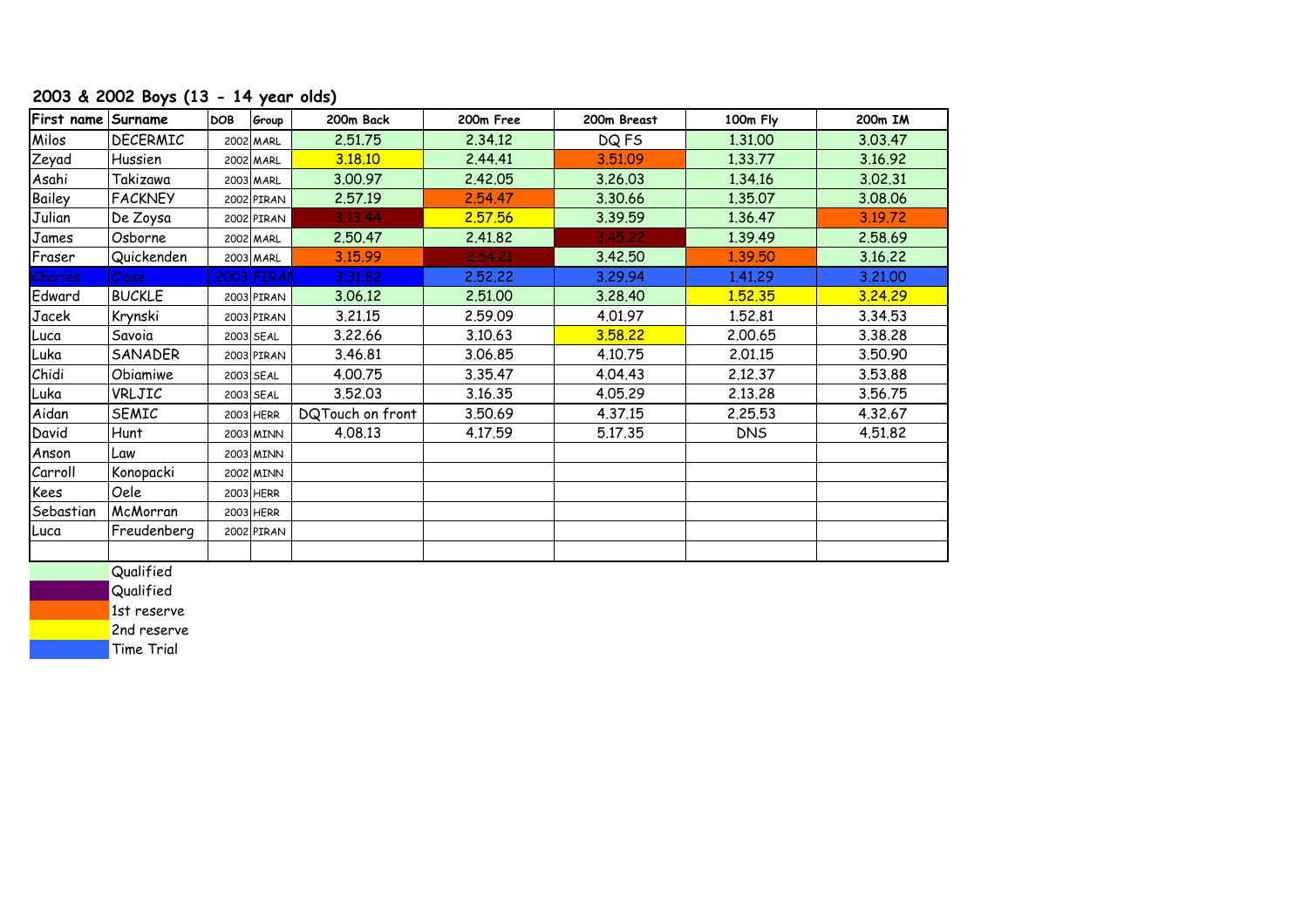#### **2001 & over Girls (15 & over year olds)**

| First name Surname |                  | <b>DOB</b>  | Group            | 200m Back | 200m Free | 200m Breast | 100m Fly   | 200m IM          |
|--------------------|------------------|-------------|------------------|-----------|-----------|-------------|------------|------------------|
| <b>Habiba</b>      | <b>Elkholy</b>   |             | <b>2000 MARL</b> | 2.51.84   | 2.34.31   | 3.17.78     | 1,23,50    | 2.54.19          |
| Margaux            | Couffon          |             | 2001 MARL        | 3.08.04   | 2.40.16   | 3.19.16     | 1.33.28    | 3.02.75          |
| Feia               | <b>STARKEY</b>   |             | 2001 MARL        | 2.54.65   | 2.38.84   | 3.26.84     | 1.23.87    | 3.03.69          |
| Agatka             | Krynska          |             | 2000 MARL        | 2.50.44   | 2.37.88   | 3.39.37     | 1.21.34    | 3.06.72          |
| Juliet             | CRAIG            |             | 1999 MARL        | 3.08.53   | 2.48.77   | 3.27.69     | 1.38.75    | 3.11.08          |
| Eirini             | PSARRI           |             | 2001 MARL        | 3.02.25   | 2.46.97   | 4.04.58     | 1.53.12    | 3.19.88          |
| Leah               | <b>KELLY</b>     |             | 2001 MARL        | 3.09.75   | 2.53.53   | 3.52.07     | 1,42,22    | 3.19.97          |
| Esme               | Stewart          |             | 1999 MARL        | 3.09.83   | 2,47.17   | 3.51.38     | <b>DNS</b> | 3,23,65          |
| Maya               | Forster          |             | 1999 MARL        | 3.06.50   | 2.54.78   | 3.45.73     | 1.31.44    | 3,25,12          |
| Sara               | SOLIMAN          |             | 2001 MARL        | 3.15.14   | 3.17.16   | 3.58.22     | 1.46.95    | 3.29.19          |
| Zhina              | KIMIACHI         |             | 2001 PIRAN       | 3.47.06   | 3.28.50   | 4.06.41     | 1.49.50    | 3.56.22          |
| Isabelle           | <b>MILLER</b>    |             | 2000 MARL        | 2.51.41   | 2,50.90   | <b>DNS</b>  | 1.21.50    | <b>DNS</b>       |
| Martha             | <b>HAYWARD</b>   |             | 1998 MARL        | 3.07.75   | 2.54.53   | <b>DNS</b>  | 1.34.81    | <b>DNS</b>       |
| Sorcha             | Gorman           | <b>Time</b> | trial            | 3.10.50   | 2.57.25   | <b>DNS</b>  | 1.43.81    | <b>DNS</b>       |
| Lily               | HUNT             |             | 2001 SEAL        | 4.24.44   | 3.48.13   | 4.24.00     | DQ Br kick | DQ fly w br kick |
| Chloe              | <b>KORN</b>      |             | 2000 MARL        |           | 2.38.78   |             |            |                  |
| Karolina           | <b>GORSKA</b>    |             | 2000 HERR        |           |           |             |            |                  |
| Kasia              | Ziniak           |             | 1999 SEAL        |           |           |             |            |                  |
| Uma                | Shah             |             | 2001 PIRAN       |           |           |             |            |                  |
| Elizabeth          | Jansen           |             | 2001 MARL        |           |           |             |            |                  |
| Juliet             | <b>BUCKLE</b>    |             | 1999 MARL        |           |           |             |            |                  |
|                    |                  |             |                  |           |           |             |            |                  |
|                    | <b>Ouglified</b> |             |                  |           |           |             |            |                  |

Qualified Qualified

1st reserve

2nd reserve